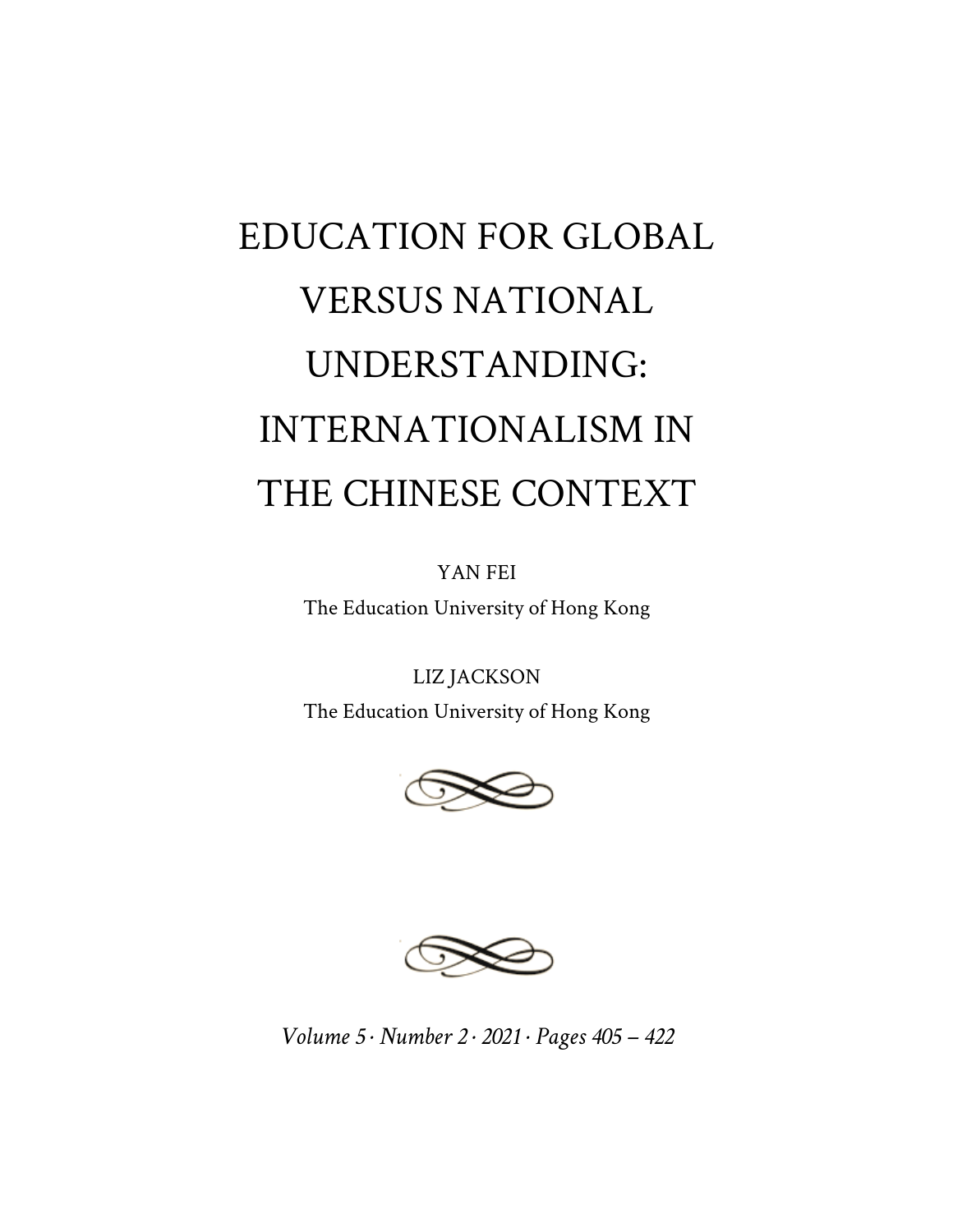Thile the COVID-19 pandemic has led to the horrific loss of life around the world, it has also magnified problems of civil society, as well as defects in our understanding of international society. In the past, many assumed that the world was globalized, and that people had developed a sense of global community. However, national responses to COVID-19 have demonstrated that the world is still divided, as societies cling to parochial agendas. W

The tension between a globalized vision and nationalist thinking is manifested in education systems around the world. In China, indoctrination for nationalism has been a ruling strategy for the Communist regime, while cultivation of students with an international vision has also become a core objective of civic education over time (Yan 2020a). International understanding is thus promoted today along with a heavy emphasis on patriotism. Chinese students, especially those who go abroad (mostly in undergraduate and postgraduate programs), inevitably face an ideological tension. Although Chinese international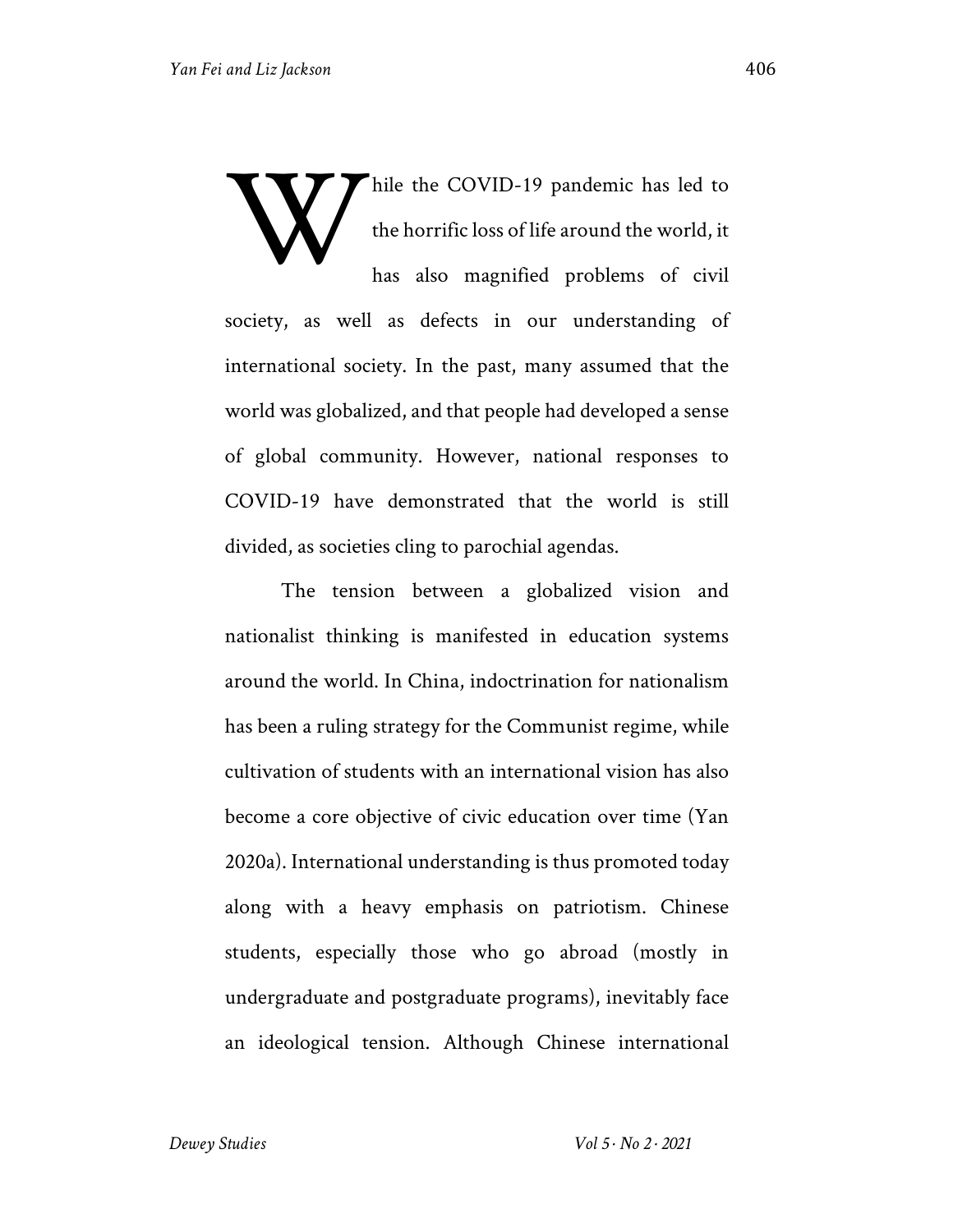students are imagined to be cosmopolitan in outlook, the recent history of society and education in China complicates their experience as global citizens considerably.

The construction of the "international" as "other" to China remains central to the construction of "the Chinese self" (Müller 2011; Vickers 2009a; Zhao 2004; Gries 2004). As Duara (2018, 33) notes, a self-other identity distinction is basic to the nation form, since "national people are distinguished from other national peoples and cultures that are often in competition or opposition to them". This paper considers the importance of the international to Chinese self-understanding historically and today. It illustrates some of the challenges faced in China for developing a sense of global citizenship necessary for cosmopolitan responses to global problems.

## **The World to China**

The premodern Chinese view of the world is known through the expression *tianxia* (all-under-heaven) (Yi 2008; Zhao 2009). According to this view, China is at the center of the world and the only true civilization. Premodern elites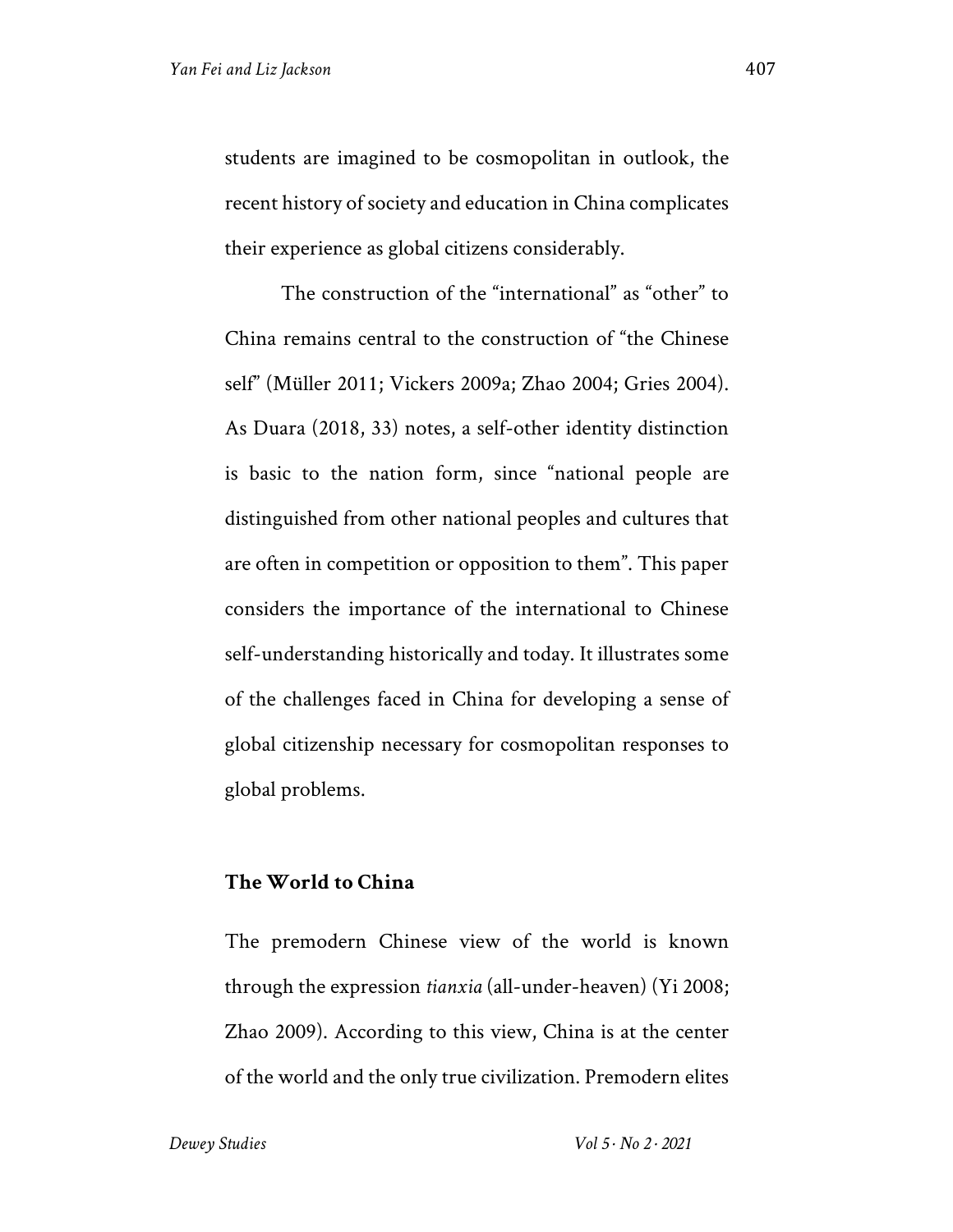believed that outside of China was the land of the "less civilized" or "barbarians", defined according to their geographical distance from China – and thus their familiarity with the Chinese/civilized lifestyle (Yi 2008). This sense of moral and cultural superiority enabled them to assert and maintain control over the population of China and legitimize expansion (Vickers 2015; Rowe 1994).

However, this conviction was challenged by the arrival of Western powers following the Opium War (1840-1842). The defeat of China and subsequent "humiliation" (e.g. "unequal treaties" following its defeat) made Chinese elites aware of a new world order of competing states (Harrison 2001). China needed to "learn from the barbarians", to become modern and compete with others (Zarrow 2012). Since then, struggles to transform China into a modern nation-state and the restoration or enhancement of its status on the international stage have been an overriding goal of the government, whether under the leadership of the Republicans, Guomindang, Maoist, or post Reform Communist regimes (Vickers, 2009a).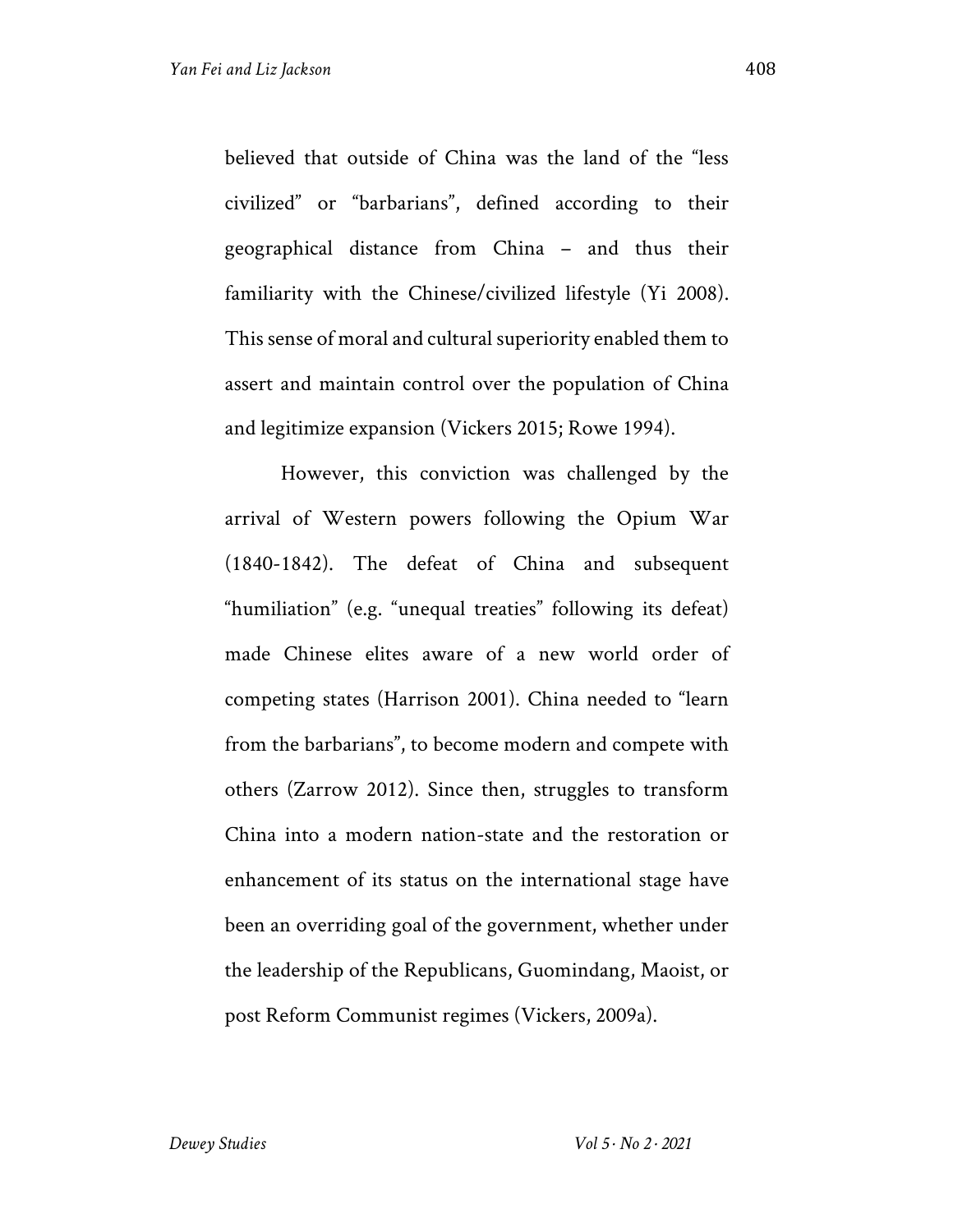The construction of modern national identity in China during the early modern period relied on myths of common ancestry (Chow 1997; Dikötter 1992). Ideas of internationalism and transnationalism (e.g. Communism) also gained popularity during the period. However, these ideas became less attractive after Japan's invasion in 1937. After defeating the Guomindang in the civil war, the Chinese Communist Party (CCP) founded the People's Republic. Under Mao's leadership, Chinese officials combined a vision of Chinese nationalism and Communist internationalism that positioned China as "the center of world revolution" – a revolutionary version of *tianxia* (Xiang 2009). Despite internationalist rhetoric, however, China "closed down" to the outside during the Cultural Revolution (1966-1976). Two years after (1978), Deng Xiaoping initiated post-Mao reform with "opening up" to the outside. While this allowed Chinese people to "see" the world again, many were shocked how China lagged behind. There was thus a strong interest in rediscovering the world among elites, intellectuals, and ordinary people (Xiang 2009).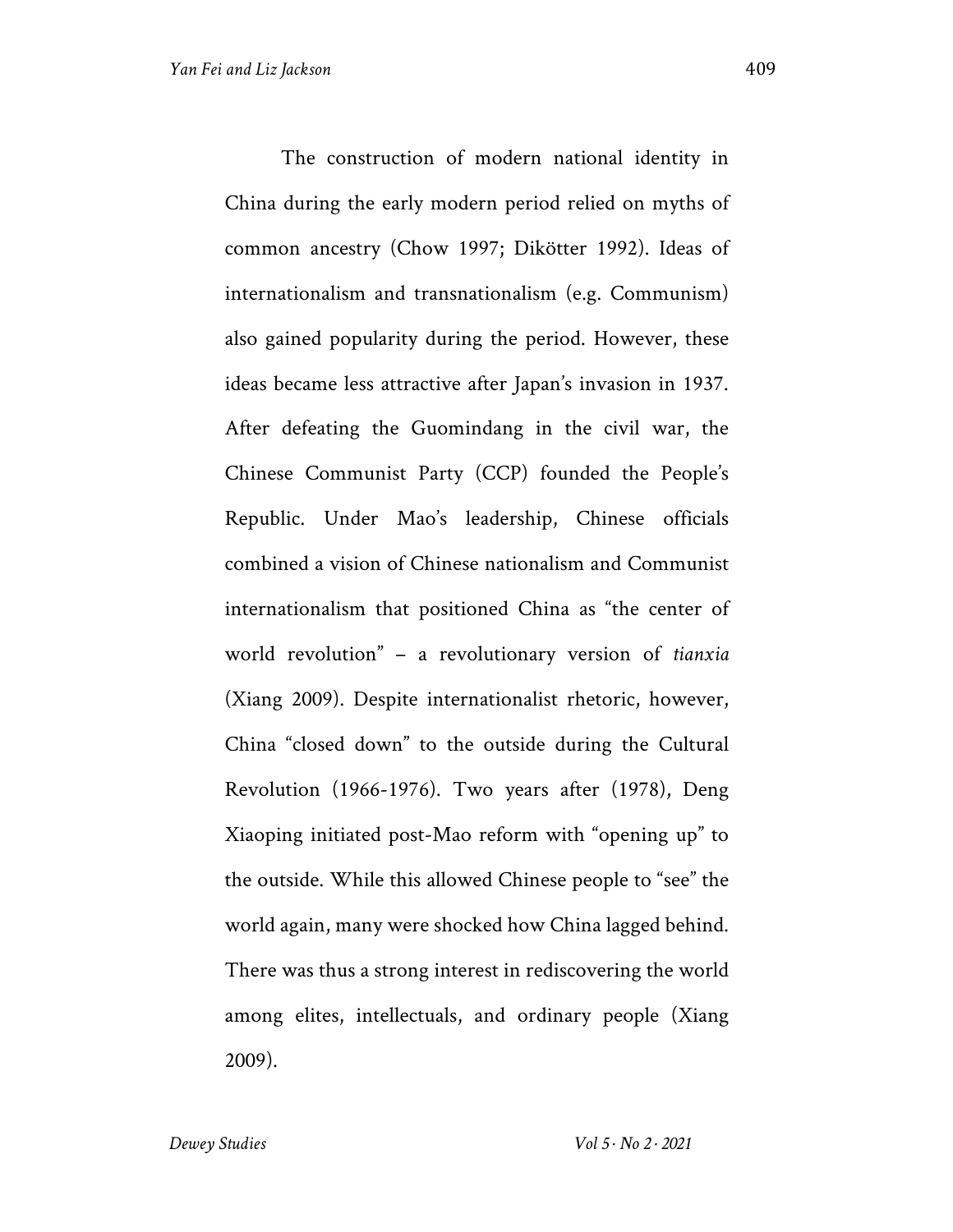In the late 1980s, China faced a series of problems (e.g. rising inequality and growing corruption) that contributed to social instability, culminating in mass protests in 1989 and the CCP's harsh response. At that stage, the party condemned "over-Westernization" and relied on nationalism (rather than socialism) as its ruling ideology. Against this background the CCP increasingly promoted patriotism for ideological control and to re-establish legitimacy. The Patriotic Education Campaign unfolded from 1991-1994 with themes of: 1) China's special characteristics and realities (demonstrating incompatibility with Western values); 2) China's national security and defense; and 3) the CCP's role in saving China from the "century of national humiliation" (Vickers 2009b). Along with the narrative of humiliation a sense of victimhood is promoted wherein foreign imperialist powers still threaten China by isolating or attacking China over issues like human rights.

Narratives of humiliation thus framed Chinese attitudes towards the West in the last few decades. Over this period, many Chinese people became sensitive to foreign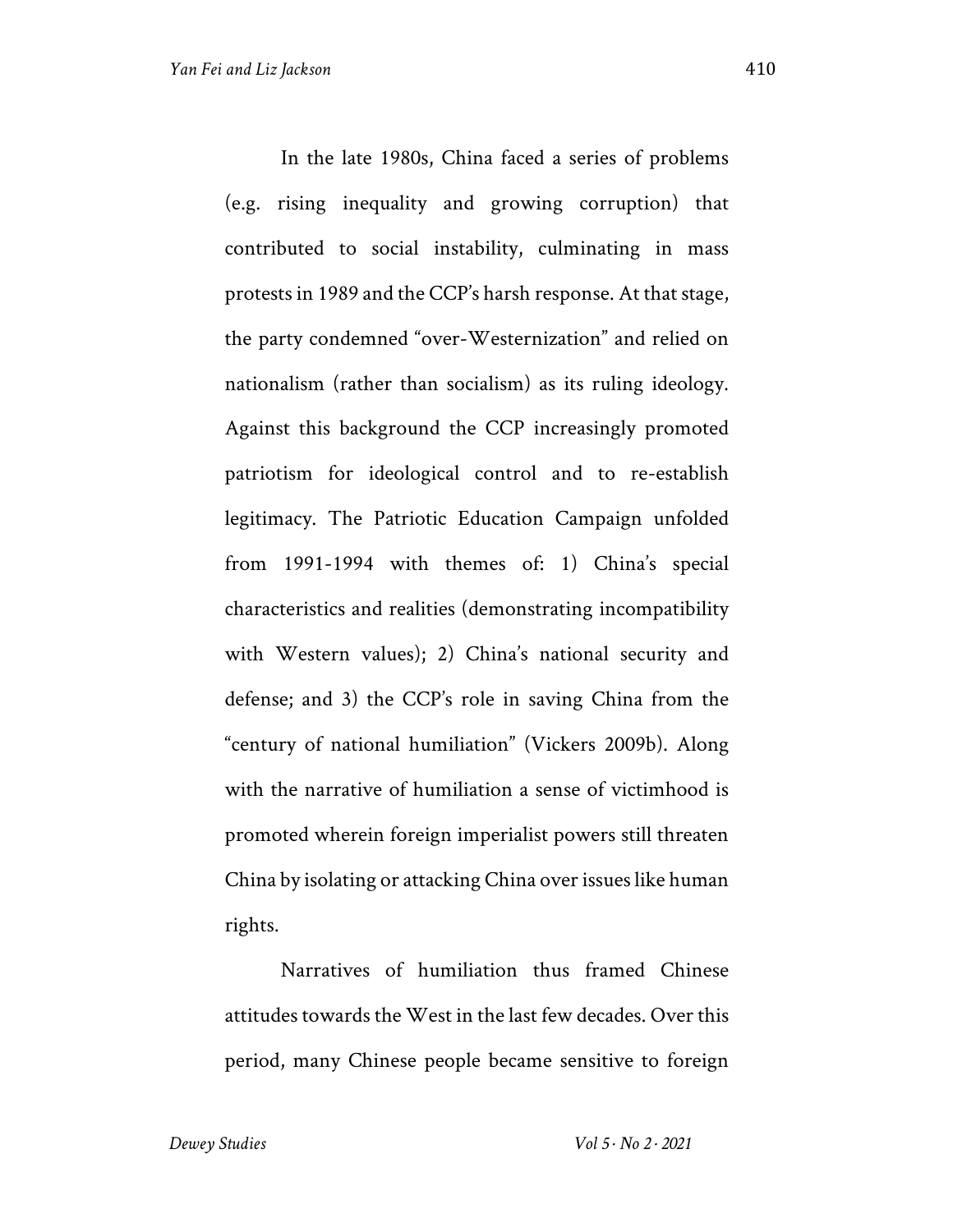criticism, drawing parallels between critique and imperialism (Zhao 2004). The angry Chinese students protesting in front of the American Embassy in Beijing after the Belgrade bombing of 1999 and the spy plane collision of 2001 say much about changes in the worldview of Chinese youth since 1989, when the United States was generally praised and admired as a model of democracy (Gries 2004). Moreover, the CCP's legitimacy is underpinned by its performance to gain "the rightful place of China on the world stage" (Callahan 2004, 214; Zhao 2004, 288-9). This was shown in the celebration of the handover of Hong Kong

from Britain to China in 1997 (Gries 2004). While the campaign presented the image of a strong Chinese state capable of "redressing past grievances, resisting current and future foreign intrusions, and wielding a high degree of influence in the international arena", Chinese people (especially students) were called upon to unite around the CCP (Zhao 2004, 245; Vickers 2009b, 63). The relationship between Chinese citizens and the state is thus defined in such a way as to encourage the former to make sacrifices for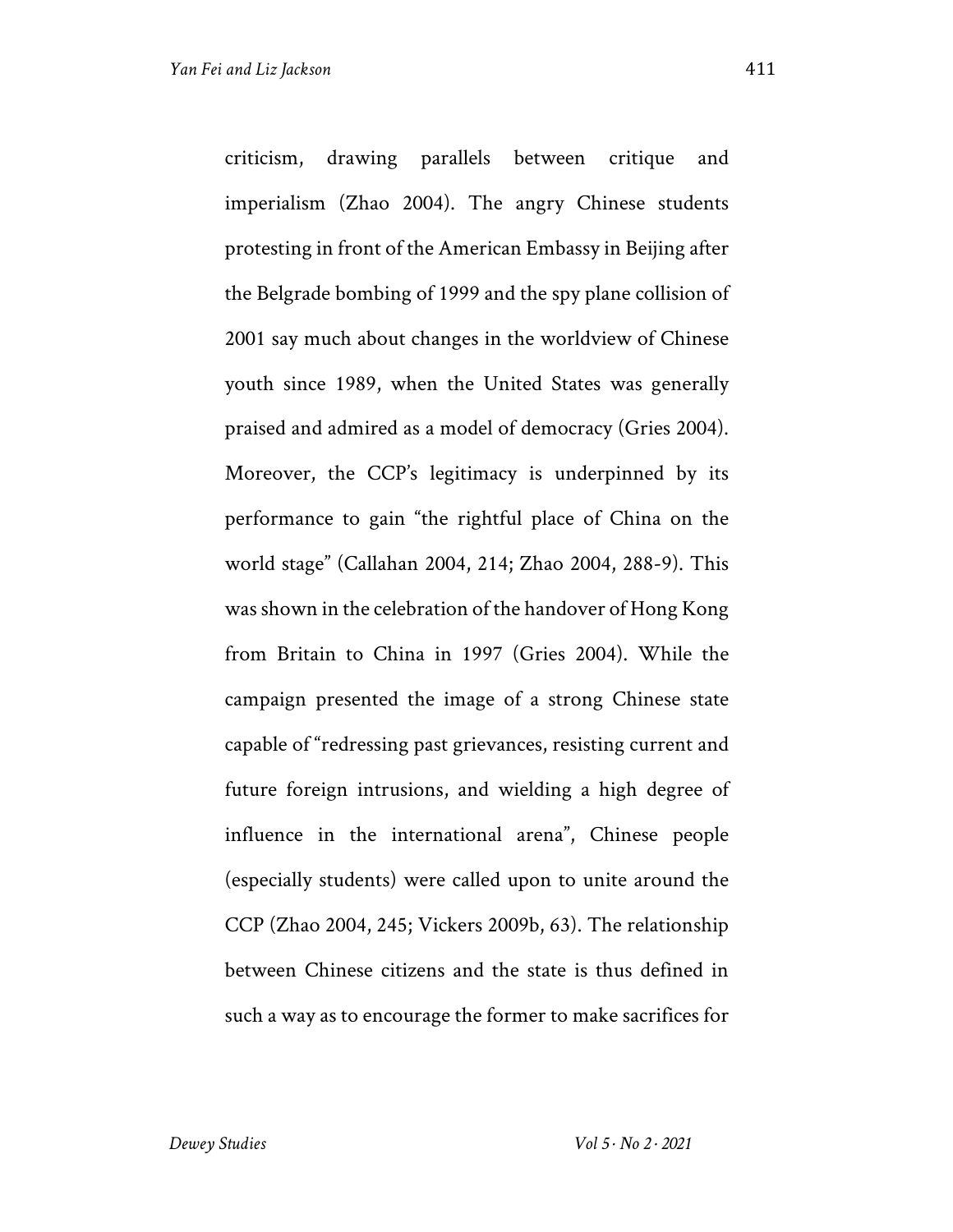the latter. This perception is reinforced through curricula (Yan 2020a).

Recently, China has become a major power in the global system, economically, politically, militarily, and culturally. It has launched a series of international programs, taking a new stance on the international stage. In 2013, Chinese President Xi Jinping initiated the idea of a "Community of Shared Future for Mankind"; under this, the government proposed its vision of world order and cooperation, combatting "anti-globalization" and nationalist movements around the world. It also stressed China's "active participation" in *tianxia*, frequently referred to in Xi's speeches (Xi 2018). In this version, China will "lead as a model" and share "Chinese wisdom" and "Chinese solutions" (Xi 2019).

Although today's education aims to promote international communication and intercultural exchange, what students learn from the official curriculum is an essentialist understanding of Chinese identity as distinct from other cultures or nations (Yan 2020a). Chinese identity is conceived as ethnocultural in textbooks and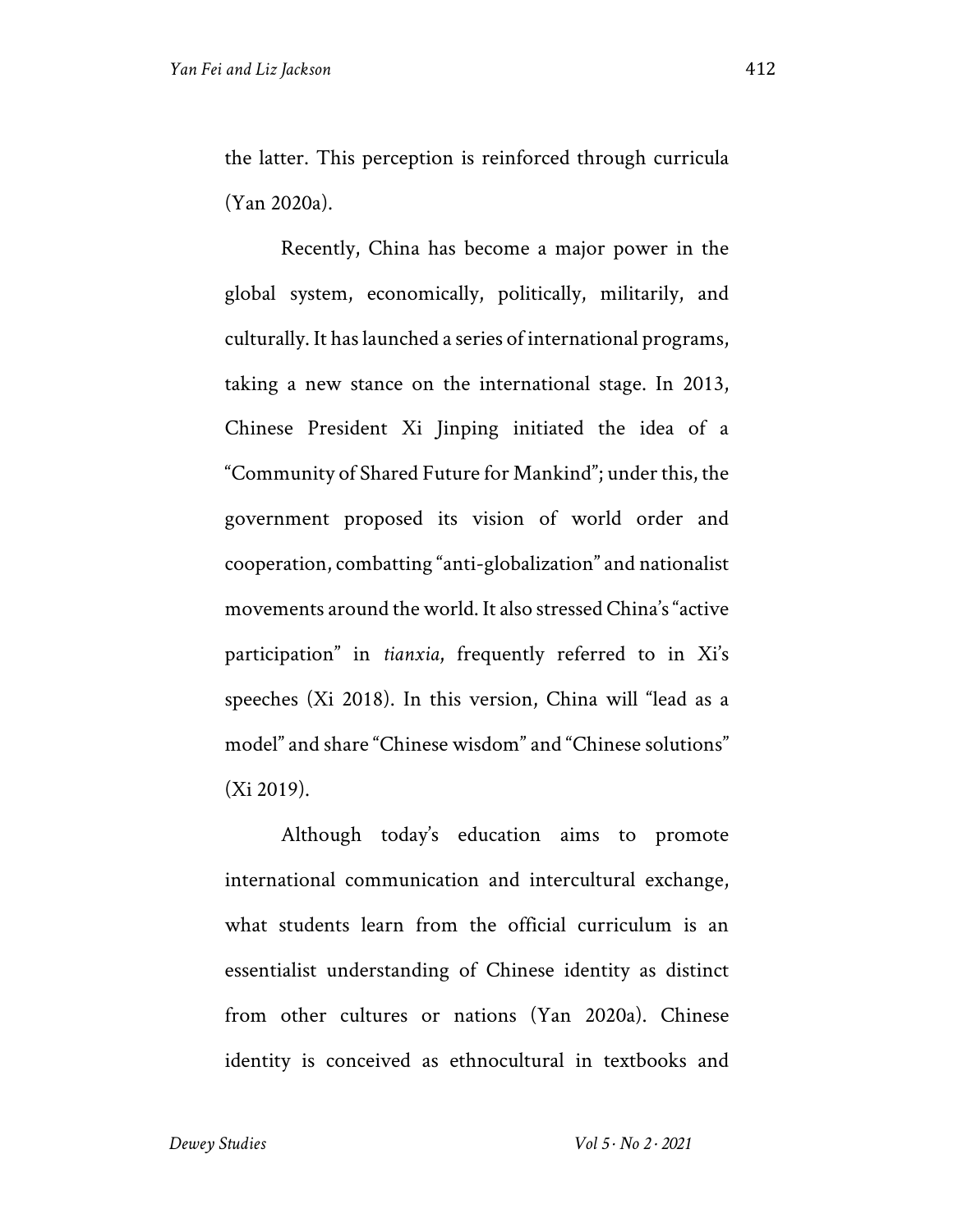international communication and cooperation take a stateoriented approach, as students are reminded to prioritize national interests when pursuing international cooperation. This is unhelpful to building international trust in times of common peril, such as the pandemic. This is shown in the experience of Fang Fang, who was abused by Chinese netizens (especially the young generation) for the English publication of her records of Wuhan during lockdown. They criticized Fang for being "unpatriotic" and "handing knives to enemies" (Yan 2020b). The current education system thus makes it difficult for Chinese students to understand the complexity of relations between their country and the world and their own relationships with their state and the world.

China's opening up since the 1970s has made it more interdependent with other countries and it has benefited from links with the world, but students are repeatedly warned that the outside world is hostile. The result is "a confusion of beliefs and emotions" towards the world (Unger 2015, xvii). Chinese students studying abroad are ton the frontline of such tensions. The state hopes that they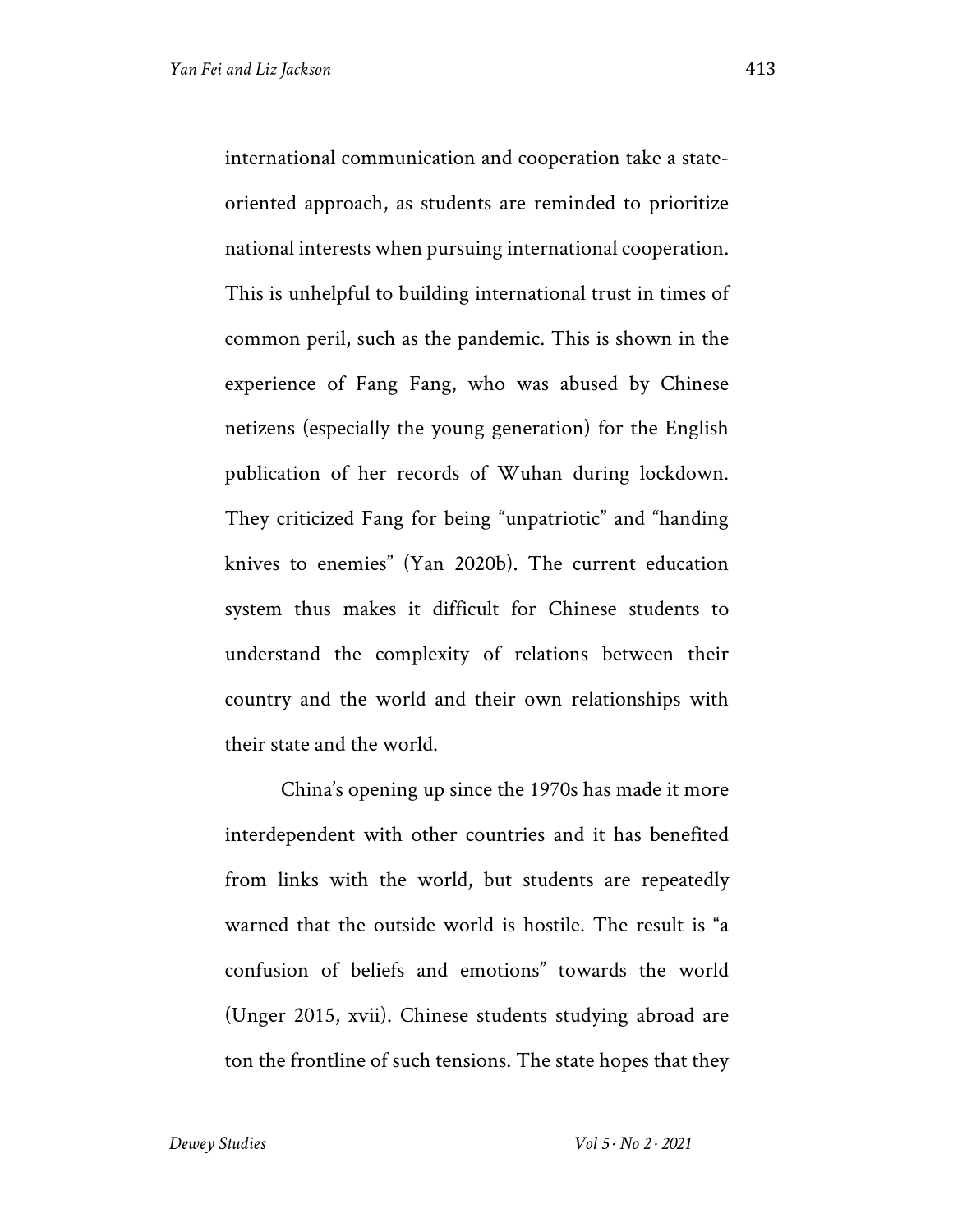will bring back the skills and international vision needed for China's economic development and rising leadership in international affairs. However, many students experience difficulties inside and outside of classrooms when studying abroad, for example, when discussing China's role in the Covid-19 pandemic. While some avoid being drawn into such discussions, others become hyper-sensitive and combative in relation to criticisms of China (He 2015). In many ways, education for "international understanding" in China has not prepared Chinese students to have meaningful dialogue over issues with others who have a different view.<sup>1</sup> Possibly, what they learn from this experience only reinforces an impression of "a hostile international community" towards China.

<sup>&</sup>lt;sup>1</sup> Students' view of the world is not only shaped by schools. Family, the internet, and social media also have a significant impact. However, the internet and social media in China are strictly controlled and censored by the state (Yan 2020a; Schneider 2018). As a result, in the digital world Chinese students' access is limited and distorted.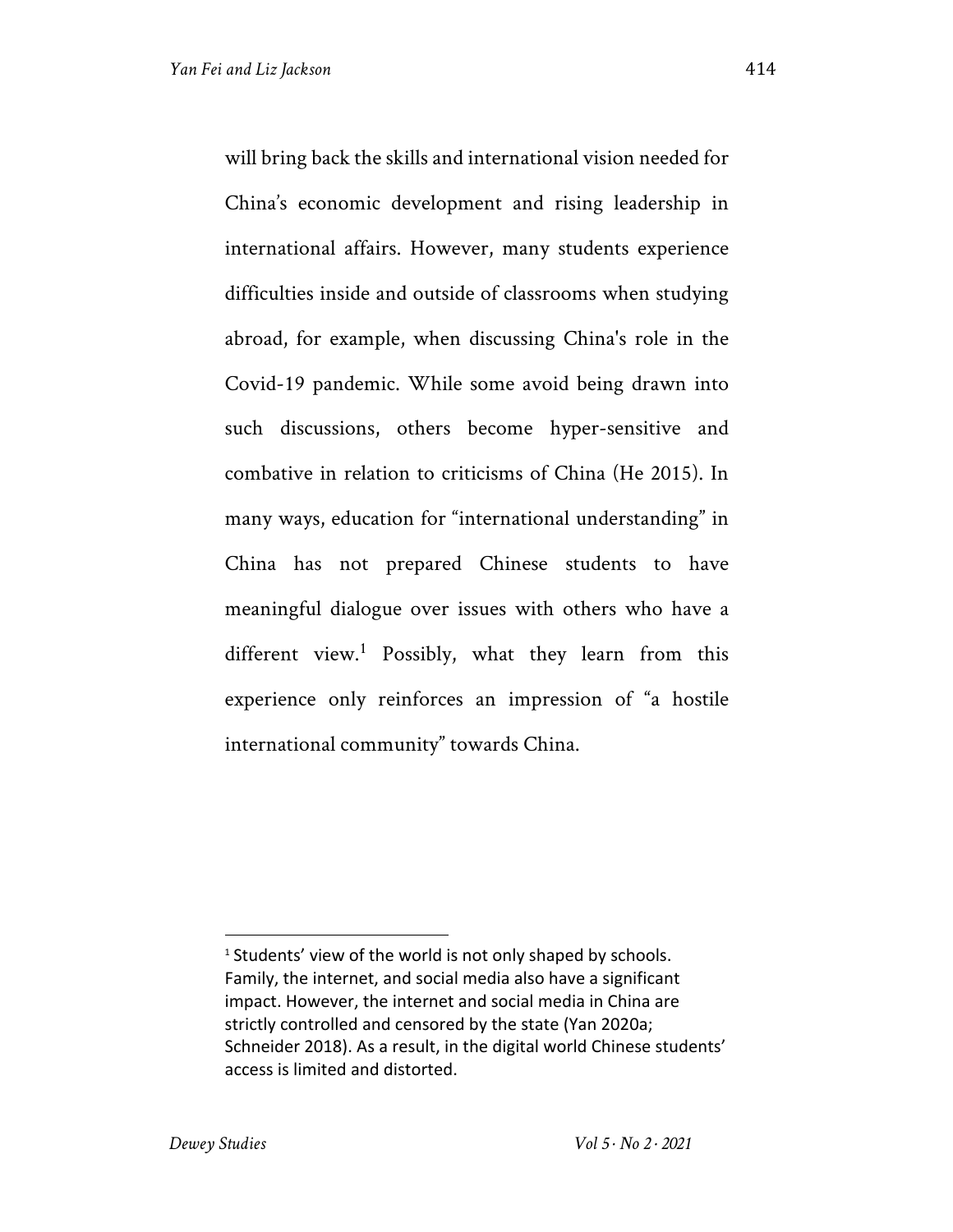This article focuses on China to illustrate the subtext of nationalist ideologies in cultivating international understanding. It shows some of the challenges faced by Chinese students for developing a sense of global citizenship necessary for international collaboration in response to global crises. While China is rather distinctive in its way of manipulating nationalism in its education system, $<sup>2</sup>$  around</sup> the world political and educational systems are imbued with nationalist messages (Jackson 2019). A self-other identity distinction is also significant in the United States, and can be traced in education, despite the country's presence on the international stage over the last century. Calhoun (2007) thus contends that "international" is not "non-national", as the nation-state is still the dominant form of political organization around the world. Sugar (1981, 69, cited in Unger 2015, xi) also notes "there is no corner on the globe

<sup>2</sup> Vickers (forthcoming) points out that interpreting Chinese nationalism in a Western frame is rather misleading, since "the predominant notions of nationhood, and the role assigned to schooling in constructing citizenship [in China], diverge significantly from conventional Western models."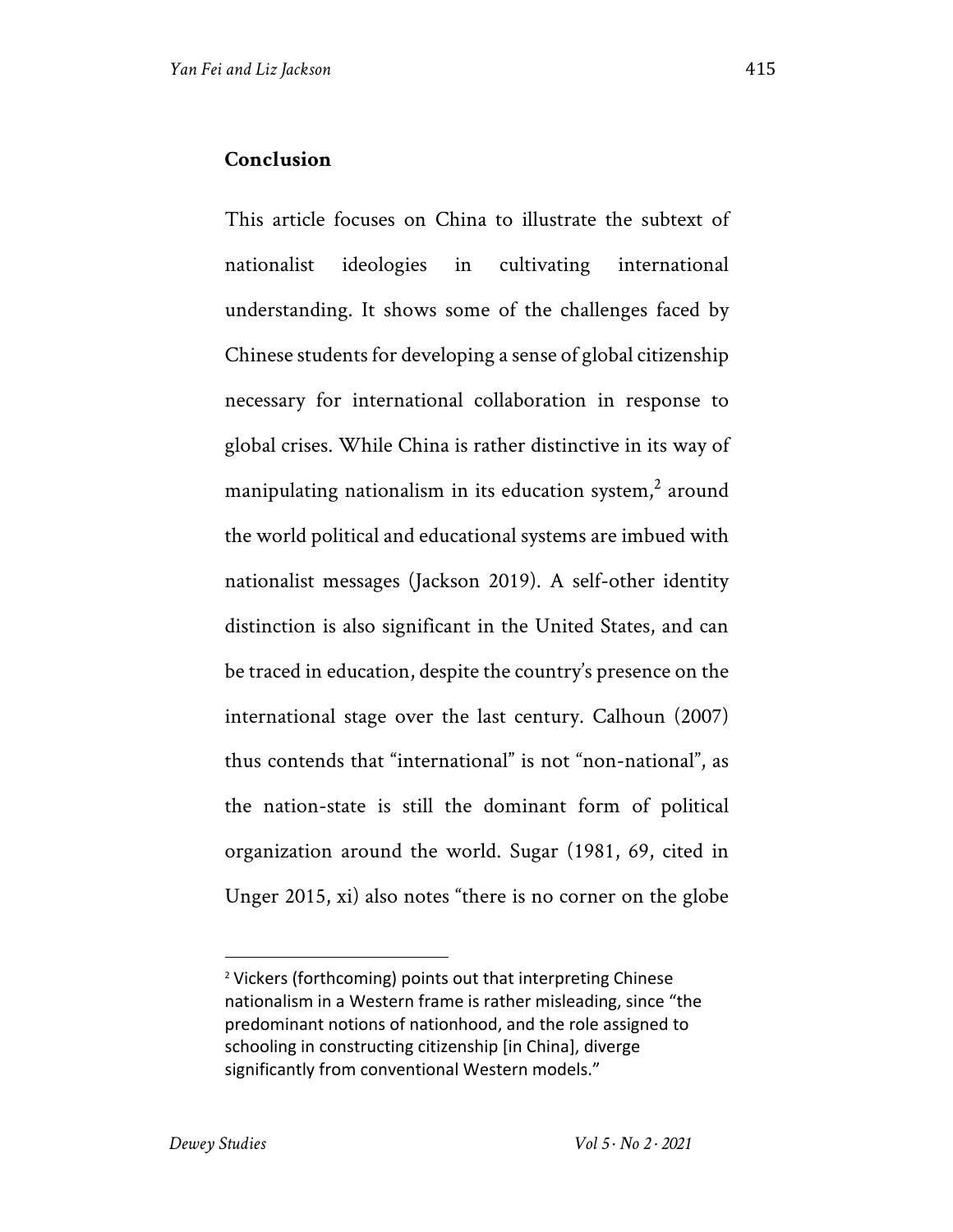where the leaders of the … state do not constantly use all the means of communication (in the widest sense) at their disposal to foster nationalism". Education still produces national citizens who are expected to put their country's interests first. The pandemic response thus reflects the status quo of populist nationalism around the world. To build global solidarity and international cooperation, educators, researchers, and practitioners must pay attention to civic education so that the pandemic can be an opportunity to educate students as global citizens.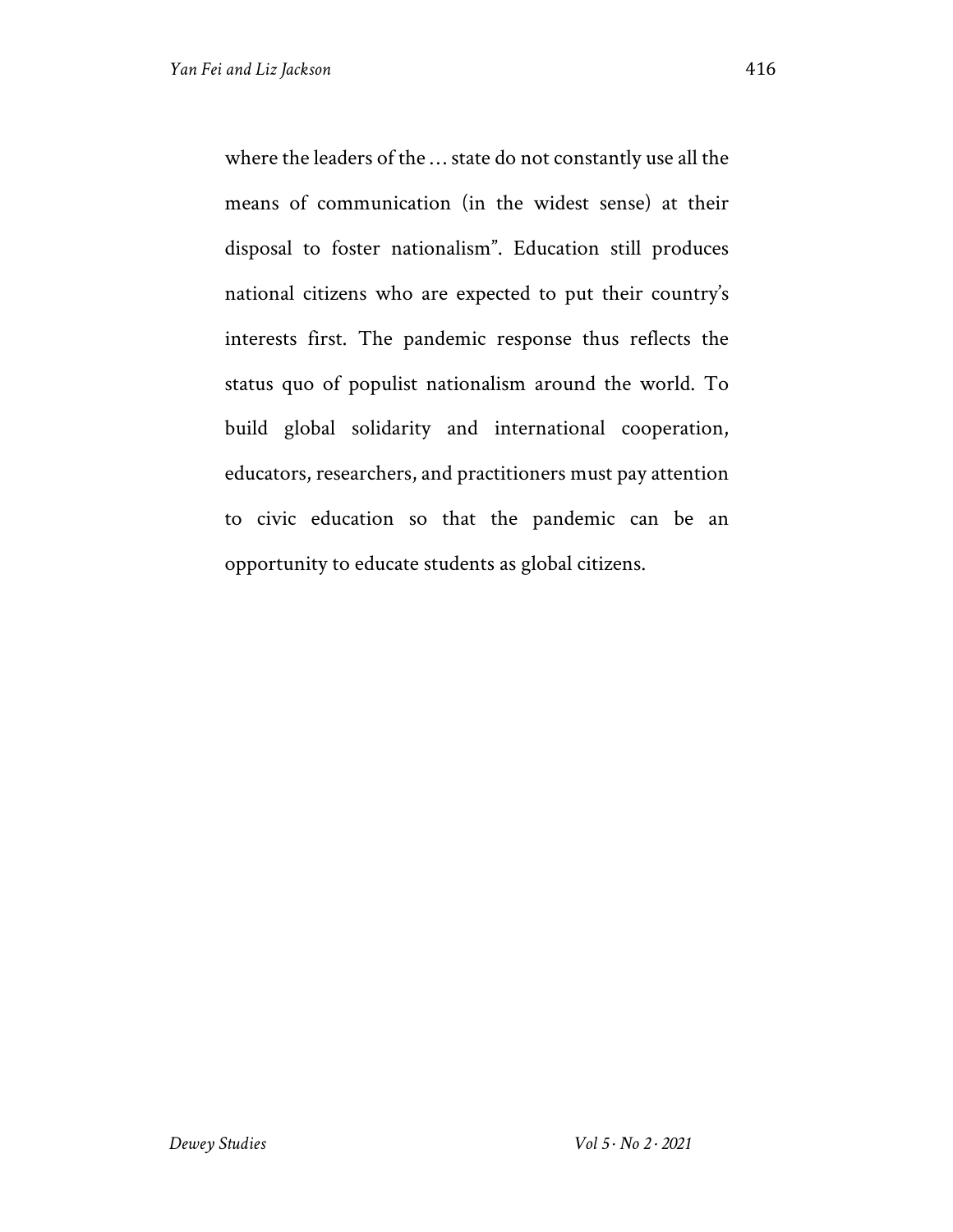## **References**

Calhoun, Craig (2007) *Nations Matter: Culture, History, and the Cosmopolitan Dream*. London and New York: Routledge.

Callahan, William (2004) 'National Insecurities: Humiliation, Salvation, and Chinese nationalism', *Alternatives*, 29, pp.199-218.

Chow, Kai-wing (1997) 'Imagining boundaries of blood: Zhang Binglin and the Invention of the Han "Race" in Modern China', in Frank Dikötter (ed) *The Construction of Racial Identities in China and Japan: Historical and Contemporary Perspectives*. London: Hurst & Company, pp.34-52.

Dikötter, Frank (1992) *The Discourse of Race in Modern China*. Hong Kong: Hong Kong University Press.

Duara, Prasenjit (2018) 'Nationalism and the Nation-state', in Weiping Wu and Mark Frazier (eds) *The SAGE Handbook of Contemporary China*. London: SAGE, pp.31-47.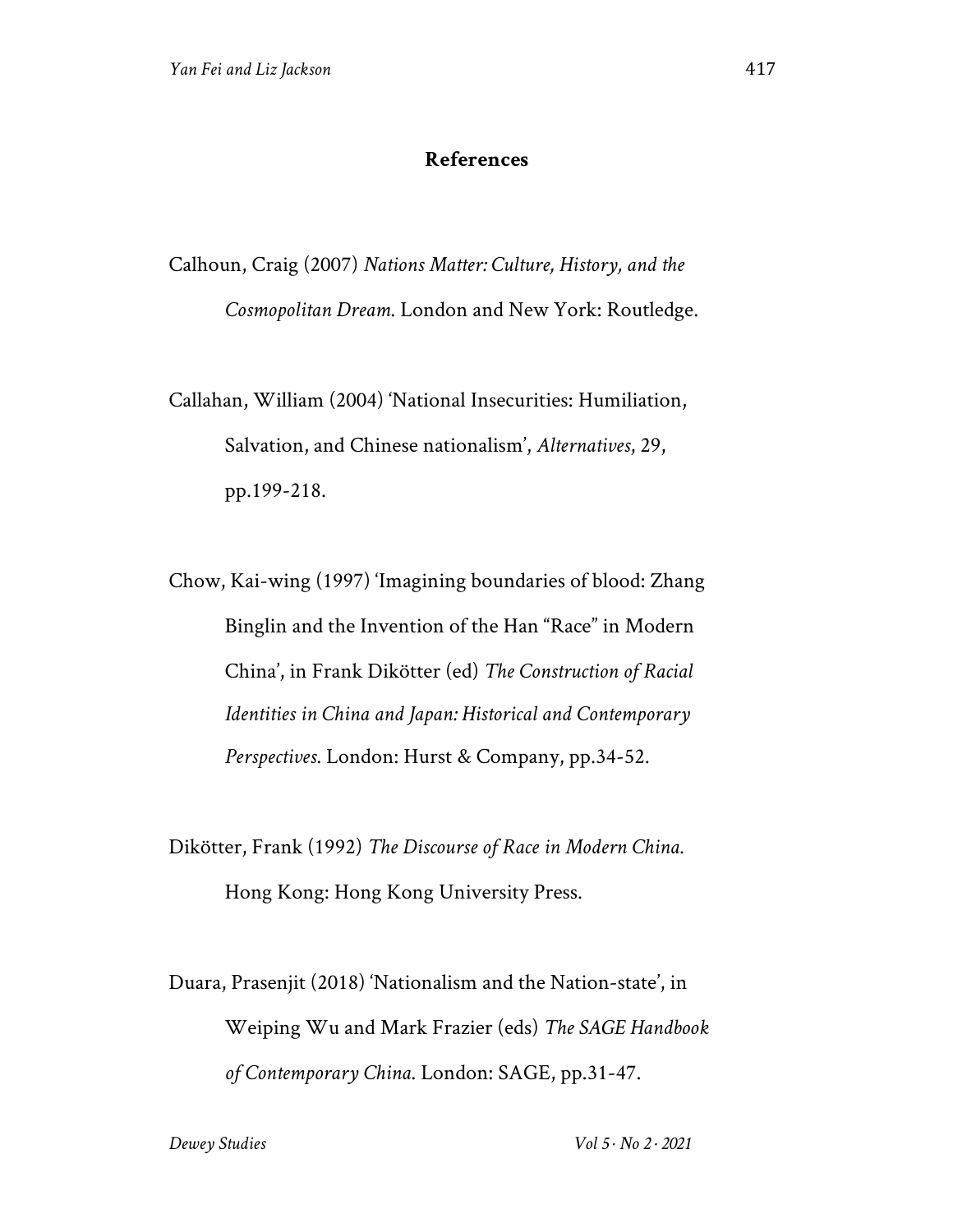Gries, Peter Hays (2004) *China's New Nationalism: Pride, Politics, and Diplomacy*. Berkeley and London: University of California Press.

Harrison, Henrietta (2001) *China: Inventing the Nation*. London: ARNOLD.

He, Rowena Xiaoqing (2015) 'Identifying with a "rising China"? Overseas Chinese student nationalism', in Edward Vickers and Krishna Kumar (eds) *Constructing Modern Asian Citizenship*. London and New York: Routledge, pp.314-40.

Jackson, Liz (2019). *Questioning Allegiance: Resituating Civic Education*. New York: Routledge.

Müller-Saini, Gotelind (2011) 'Teaching "the others" in history in Chinese schools: the state, cultural asymmetries and shifting images of Europe (from 1900 to today)', in Gotelind Müller (ed) *Designing History in East Asian*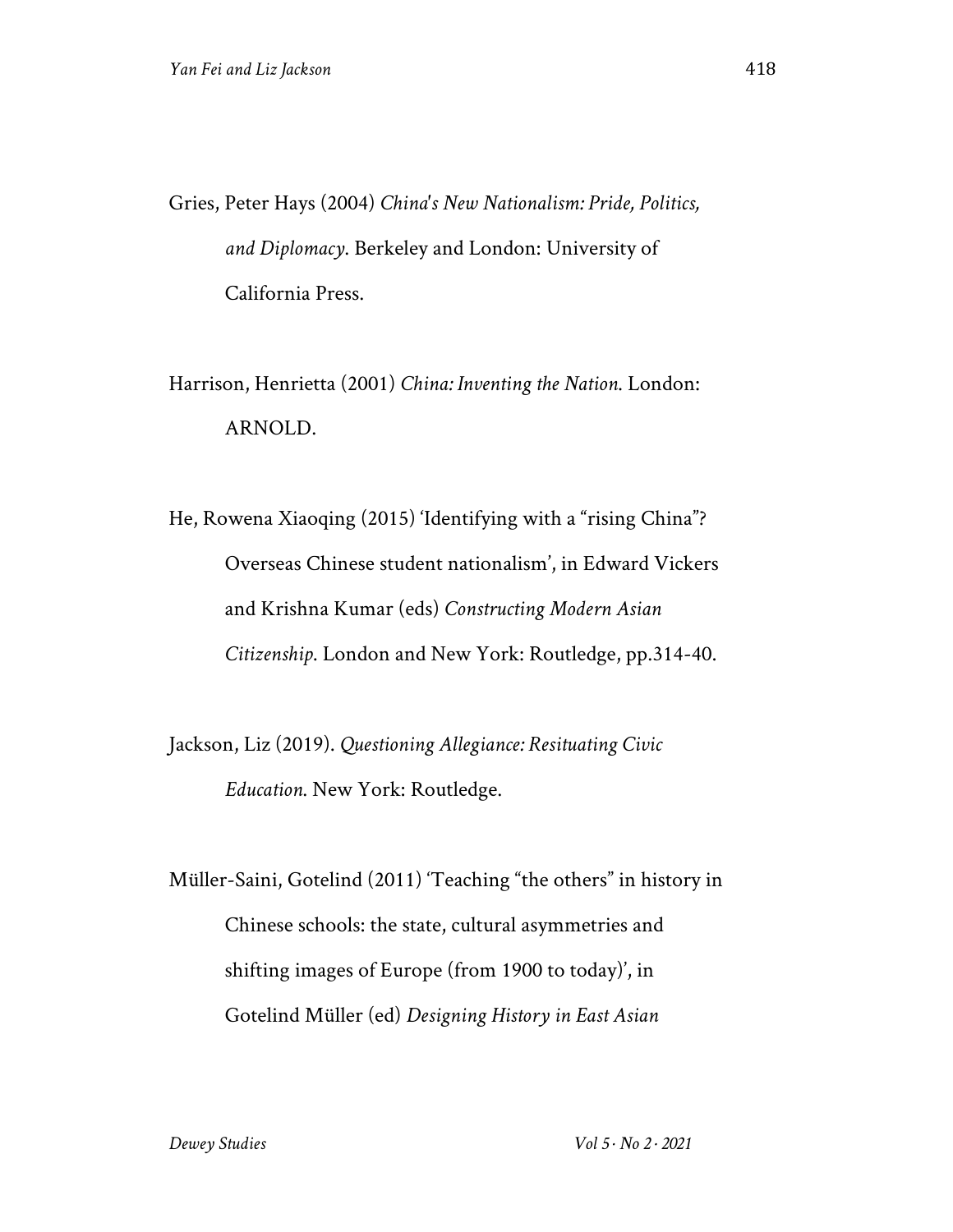*Textbooks: Identity politics and transnational aspirations*. London and New York: Routledge. pp.32-59.

Rowe, William (1994) 'Education and empire in southwest China: Ch'en Hung-mou in Yunnan, 1733-38', in Benjamin Elman and Alexander Woodside (eds) *Education and Society in Late Imperial China, 1600-1900*. Berkeley, CA: University of California Press, pp.417-57.

Schneider, Florian (2018) *China's digital nationalism*. Oxford: Oxford University Press.

Sugar, Peter (1981) 'From Ethnicity to Nationalism and Back Again', in Palumbo et al. (eds) *Nationalism: Essays in Honor of Louis L. Snyder*. Westport: Greenwood Press.

Unger, Jonathan (2015) 'Introduction', in Jonathan Unger (ed) *Chinese Nationalism*. New York: Routledge, pp.xi-xviii.

Vickers, Edward (2009a) 'Selling "Socialism with Chinese Characteristics" "Thought and Politics" and the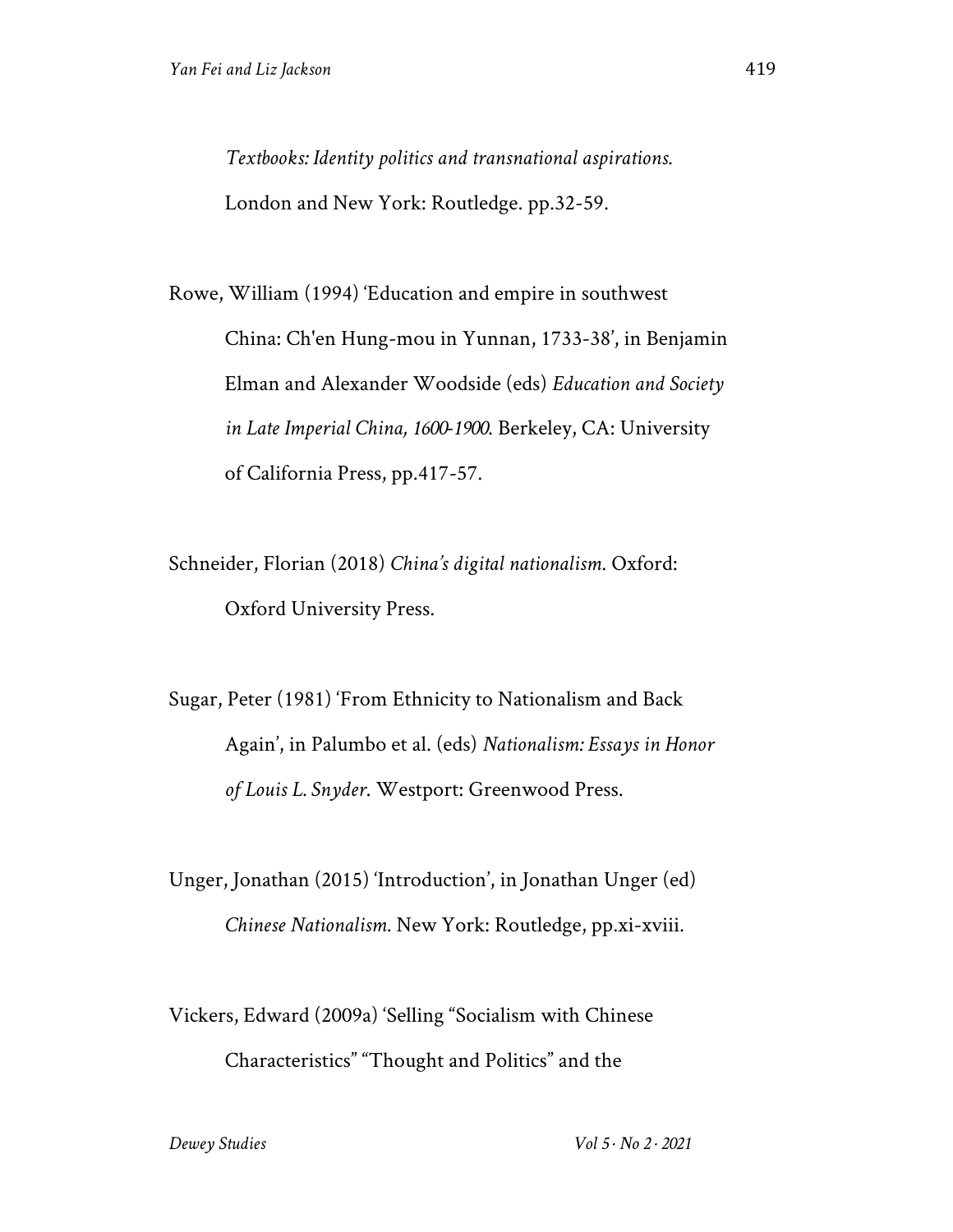legitimisation of China's developmental strategy', *International Journal of Educational Development*, 29, pp.523- 31.

Vickers, Edward (2009b) 'The opportunity of China? Education, patriotic values and the Chinese state', in Marie Lall and Edward Vickers (eds) *Education as a Political Tool in Asia*. London and New York: Routledge, pp.53-82.

Vickers, Edward (2015) 'A Civilising Mission with Chinese Characteristics? Education, Colonialism and Chinese State Formation in Comparative Perspective', in Edward Vickers and Krishna Kumar (eds) *Constructing Modern Asian Citizenship*. Oxford & New York: Routledge, pp. 50-79.

Vickers, Edward (forthcoming) 'Towards national socialism with Chinese characteristics? Schooling and nationalism in contemporary China', in Daniel Tröhler, Nellia Piattoeva and William Pinar (eds) *World Yearbook of Education 2022: Education, Schooling and the Global Universalisation of Nationalism*. New York and London: Routledge.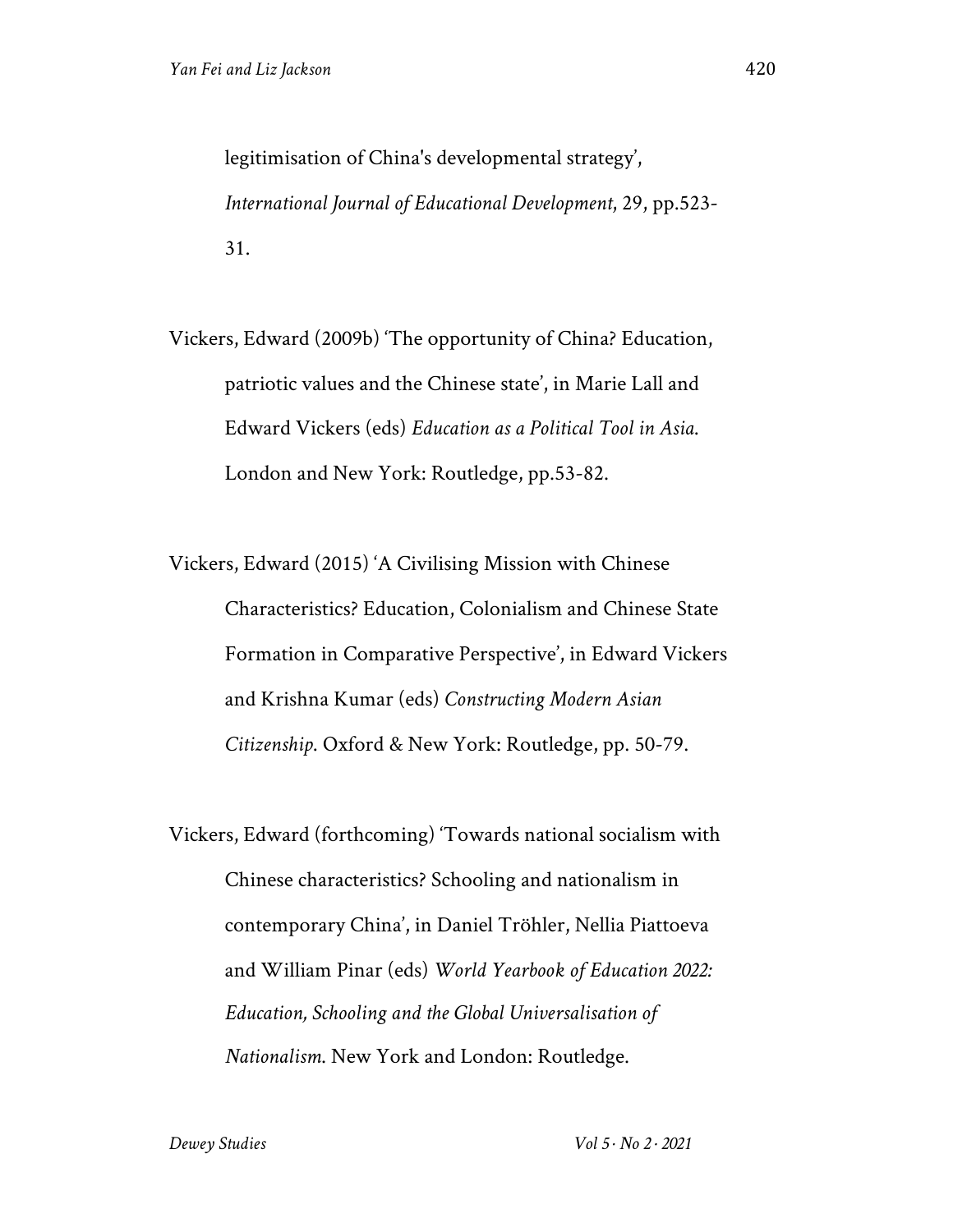Xi, Jinping (2018) *Xi Jinping on Constructing a Community of Shared Future for Mankind*. http://world.people.com.cn/n1/2018/1017/c1002- 30346583.html, accessed on Oct.15, 2020.

Xi, Jinping (2019) *I am in you and you are in me: Xi Jinping's talks on the community of human destiny*. http://www.qstheory.cn/2019-05/09/c\_1124468043.htm, accessed on Oct.15, 2020.

Xiang, Biao (2009) 'Looking for a new world: China's modern understanding of "the world" and its changes', *Open Times* (*Kaifang Shidai*), 2009, Vol.9. http://www.opentimes.cn/html/Abstract/1169.html, accessed on Sep.15, 2020.

Yan, Fei (2020a) 'Managing "Digital China" During the Covid-19 Pandemic: Nationalist Stimulation and its Backlash'. *Postdigital Science and Education*, (2020) 2, pp. 639-44.